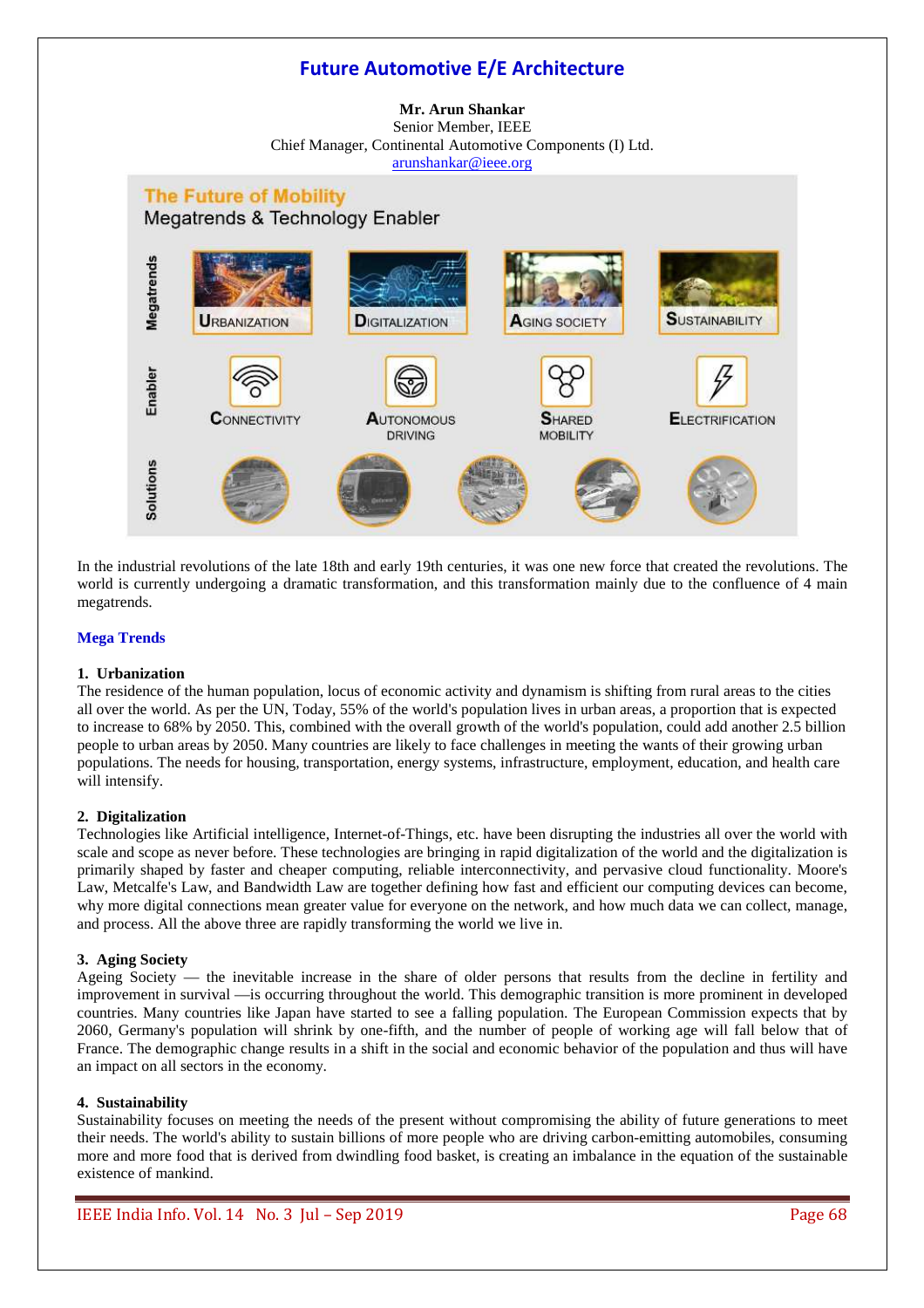# **Enablers**

To master the challenges ahead due to the 4 megatrends, the mobility industry is developing the technology enablers that are most easily remembered by the acronym CASE

### **1. Connectivity**

The cars are becoming nodes within the internet-of-things. This has transformed the car from being a mere mode of transport to a pod that delivers a new user experience to all its occupants. Connectivity adds to the safety and comfort of a car and has opened new avenues of businesses for all incumbent players. Connectivity has also created vents in the entrybarriers through which Tech giants like Apple and Google have made their entry to the industry.

# **2. Autonomous Driving**

Autonomous Driving has the potential to make the commute time more productive, reduce accident rates, increase the mobility for the physically disabled and the elderly, optimizing the traffic on the road.

# **3. Shared Mobility**

An excessive number of private cars on the road leads to problems in all urban areas. Traffic congestion, lack of parking space lead to loss of productive time. Shared shuttles and Robo-taxis will likely become more popular in urban areas and there will be several service innovations in this space.

# **4. Electrification**

Electric vehicles have the potential to reduce greenhouse gas emissions, and more importantly reduce dependence on petroleum which is a depleting natural resource. Ever tightening emissions standards in all markets around the globe are pushing vehicle manufacturers to plan for more electric vehicles.

### **Solutions**

While the mobility ecosystem is expanding more and more, the traditional market players in automotive space have focused on improving the vehicle capabilities and are more prominently focusing on mobility solutions. Software will play an important role in mobility solutions. The future vehicles must be

- **Failsafe**, by being capable of completing its key function even if part of it fails.
- **Secure**, by anticipating, avoiding, detecting, and defending against cyberattacks.
- **Updatable**, by being capable of over-the-air (OTA) updates of the software.
- **Connected**, to the infrastructure, internet, mobile devices, ...
- **Upgradable**, in both software and hardware.
- **Collaborative**, to interact with the Intelligent Transportation System for optimized seamless transportation.
- **Self-learning**, by being artificial-intelligence-enabled.

# **Future Automotive Capabilities**

# From embedded vehicle system to mobility solutions



IEEE India Info. Vol. 14 No. 3 Jul – Sep 2019 Page 69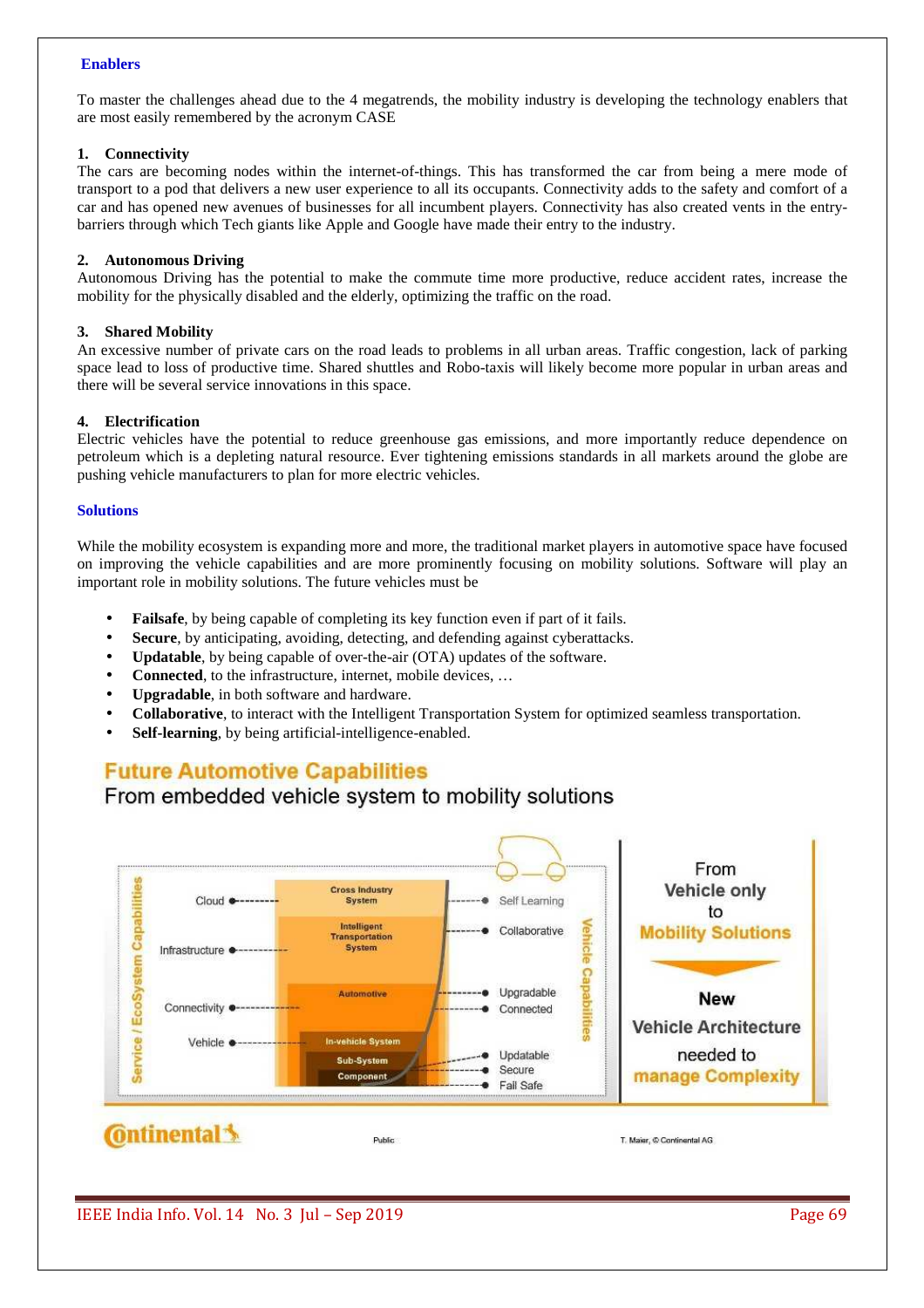# **The Evolution Of Automotive E/E Architecture**

Consolidation of electronic control units (ECU's) is an important trend seen in E/E vehicular architecture. New mobility solutions will require a centralized architecture with fewer individual ECUs. The consolidation is driven primarily by mainly 2 factors

- 1. Optimality of algorithms for automated driving: The environment-sensing and environment-modeling algorithms for automated driving is most optimal if data from a variety of sensors are fused in a single computing unit.
- 2. Costs: Consolidation results in decreased costs of computing, less common components (e.g., power supply), less wiring harnesses and consolidated software functions



# **Past:**

Vehicle E/E architecture of the past had up to 150 electronic control units (ECU's). Most of this ECU's had an embedded microcontroller which controlled actuators, processed sensor signals, controlled mechanical operations (like ignition/injection control) and executed electronic functions (like auto-parking, air-bag trigger). Each function had its own electronic control unit. These ECU's were connected by wiring harnesses and there existed limited interactions between the different ECU's. There was high software-to-hardware integration. This often resulted in vendor locking.

# **Present:**

Vehicle E/E architecture of today has moved towards more centralized systems with dedicated domain control units (DCUs) or Domain ECU's. Several functions are combined into a domain ECU's to reduce the number of individual ECU's, consolidate functions and simplify the wire harness (e.g. for infotainment, body control). While this evolution will occur across all vehicle domains over time. Infotainment and driver assistance are expected to be the forerunners, as areas of high performance and/or low safety or latency criticality are easier and/or more beneficial to transform.

# **Future:**

The future server-based vehicle architecture is characterized by a few servers for centralized high-performance-computing. These servers will be closely connected and to the cloud for regular updates as well as for off-vehicle computations. Sensors and actuators are controlled by the central vehicle servers through standardized interfaces. However, this change from today's architecture to the server-based architecture cannot be done in one step. Therefore, an intermediate step will be the server-based vehicle architecture with additional ZONE ECU's and some remaining ECU's for safety-critical applications with strong real-time or latency requirements. (e.g. for Braking or Airbag Control Systems). The Zone ECU's bridge the sensors and actuators of today to the vehicle servers and thus help to reduce the wire harness as they are placed at different zones of the vehicle (e.g. front/rear, side).

The new server-based vehicle E/E network architecture will have 3 main levels:

- A. **Actuator/Sensor level**, which provides pressure, acceleration, position, image, … data to the computing level and the driver modules for the actuators like valves, motors, inverters, ….
- B. The **computing level** which does the sensor fusion, analytics, planning's and execution of function and services
- C. The **backend** for off-board computing, big data management, AI training, services, …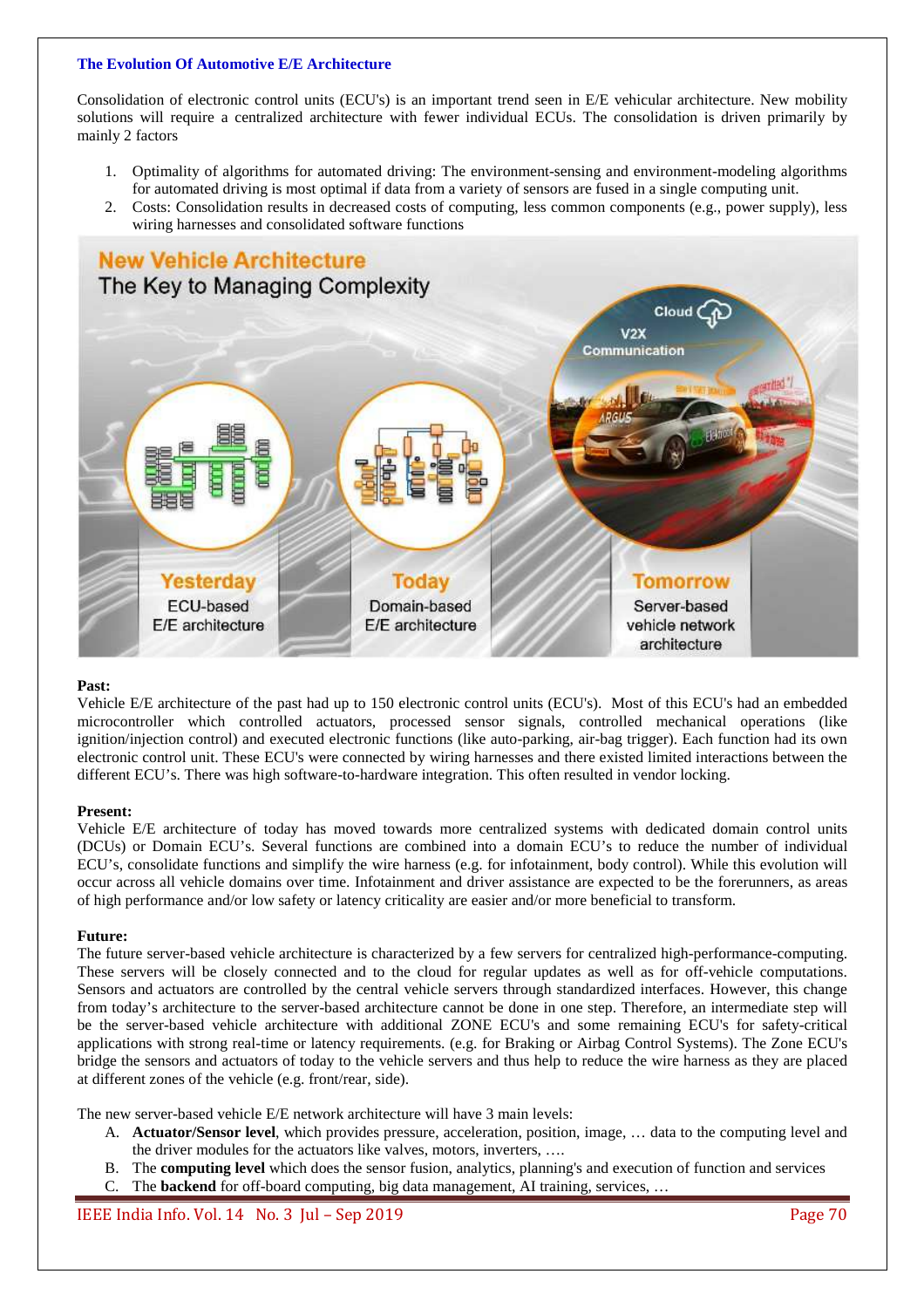# **Vehicle System Architecture Transition**

From "diversified" to "standardized"



# **Technological Challenges To Evolution Of Automotive E/E Architecture**

Automotive-qualified embedded processors of today, do not have enough compute-power to process algorithms like multisensor-data-fusion needed for automated driving. The current demonstrators of automated-driving (Level-3), use a combination of high-performance CPUs and GPUs from the consumer industry, and automotive-qualified master ECUs. However, to take these systems to mass-production, there is a need to replace the consumer-class computing engines with automotive-grade eHPCs (embedded HPCs). The need for processing capacity will increase further in future, since moving from Level 3 to Level 4 vehicles needs larger compute power  $(x2)$ , and even greater  $(x1.5)$  while moving from Level 4 to Level 5. eHPCs cannot evolve in computing power as in the classical-HPC world. This is due to the numerous special requirements governing the microcontrollers/Systems-on-chip that are mandatory to be suitable for future automotive applications. These special requirements are depicted in the below picture.

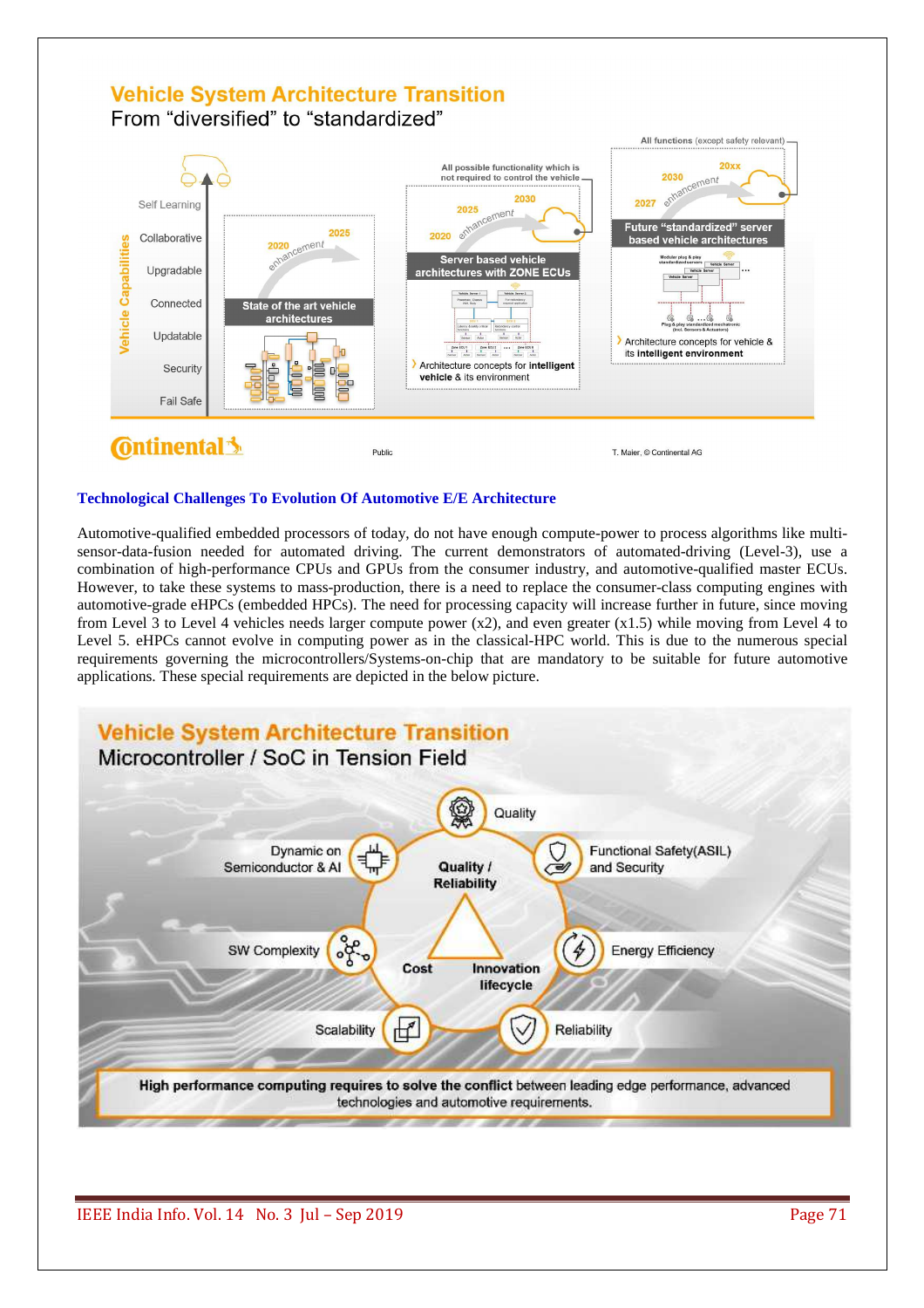#### **eHPC - Moving Closer To Reality**

Several premium automakers and their suppliers (so-called tier-1's), are already active in ECU consolidation. The European Processor Initiative (EPI) is one effort to build exascale HPC, with automotive being one of the target applications. Currently, 23 partners from ten European countries are in this consortium. The members range from automakers to semiconductor suppliers, corporates doing advanced-developments to researchers-in-academia, thus ensuring diversity. They aim to bring a novel low power eHPC to the automotive market. This eHPC is aimed to be fail-safe, automotive grade, real-time and powerful to be able to address even Level-5 automated driving. The first family, codenamed "Rhea", will come to market in 2021. ARM, RISC-V, and external IPs will be a part of it. It will include a proof-of-concept of an automotive eHPC. EPI plans to deliver the second family, Cronos, in 2022-2023. It will include an automotive eHPC.

# **Sectorial Implications Of The New E/E Architecture**

- **Standardization** and **commoditization** of sensors, harnesses, computing hardware like ECU/DCU/Server, and other electronic hardware components likely to happen.
- **The software** will become increasingly prominent. The functionality will be realized through software instead of additional hardware i.e. 'appification' will be seen (e.g., ADAS functions enabled on-demand based on a standardized set of electronic hardware).
- **Service-oriented-architecture** (SOA) will emerge. The architecture will likely be more scalable and reusable across classes of vehicles, applications, and features.
- **Frequent over-the-air** (OTA) updates will become common.
- **Separation of hardware and software** development cycles will happen, thus helping auto-companies speed-up software development.
- **New sourcing models** emerge due to the separation of hardware and software. This will avoid vendor lock-in. For the digital-natives in the market, this can mean that the entry barrier into the automotive industry is lowered further.
- **Further opening of eco-system** with increased co-operation among the players, to share costs and speed up development. We have already started to see happen. Even traditional competitors in the mobility sector are partnering together in the transformational journey.
- **Continuous agile transformation** of organizations will be seen. Generally, automotive companies lag those from other sectors in adopting modern organization models. This will change soon. In a move to make themselves more agile, a leading European automotive-OEM, for example, has embraced a swarm organization, and another major car-OEM underwent a large-scale agile transformation.

### **References**

- *1. www.un.org/development/desa/en/news/population/2018-revision-of-world-urbanization-prospects.html*
- 2. *No Ordinary Disruption: The Four Global Forces Breaking All the Trends*, Book by James Manyika, Jonathan R. Woetzel, and Richard Dobbs
- 3. *Automotive software and electrical/electronic architecture: Implications for OEMs*, McKinsey & Company Article, April 2019
- 4. *Mapping the automotive software-and-electronics landscape through 2030*, McKinsey & Company Report, July 2019
- 5. *European Processor Initiative (EPI)—An Approach for a Future Automotive eHPC Semiconductor Platform*, Electronic Components, and Systems for Automotive Applications. Lecture Notes in Mobility. Springer, May 2019

### **About the author**



Mr. Arun Shankar is Chief Manager at Continental Automotive India Pvt. Ltd, an Indian arm of Continental AG. He manages the Microelectronic-Integration department within Technical Center India, the in-house R&D Center of Continental globally. His department delivers digital ASICs to various internal businesses of Continental. Before this role at Continental, Mr. Arun Shankar started, built and established the Advanced Engineering (AE) department in Bangalore, for Continental's Advanced Driver Assistant Systems (ADAS) business unit. The department strongly contributed to innovation projects related to automated driving and grew to become the largest AE department within the whole business unit globally.

Mr. Arun Shankar has more than 17 years of diversified work experience, spanning across consumer electronics, communication, and automotive electronics industries. During this span, he gained technical expertise in several digital technologies such as digital signal-processing (all of image, video, audio, speech), computer vision, machine learning, multisensor fusion techniques, and embedded software. Mr. Arun Shankar is a lead inventor in several of the 17 US/German patents that list him as one of the co-inventors.

IEEE India Info. Vol. 14 No. 3 Jul – Sep 2019 Page 72